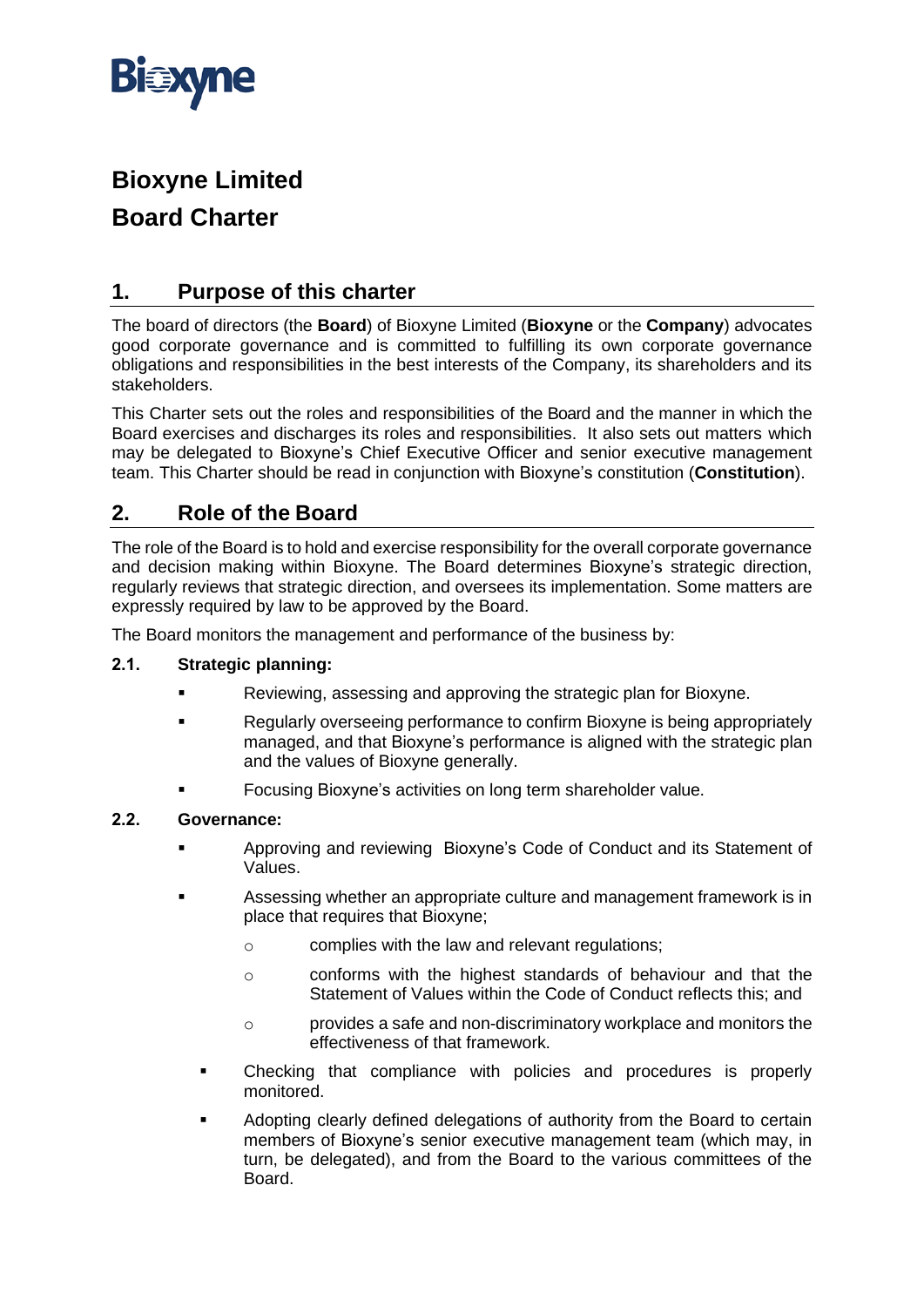

- Establishing and maintaining an appropriate structure of Board committees to enhance the Board's capacity to fulfil its responsibilities and considering any reports prepared, or issues raised, by each of those committees.
- Adopting formal processes for Board renewal and the selection of new directors and approving non-executive director fees within the cap approved by shareholders in a general meeting.
- Confirming that directors are properly inducted and that all directors are provided with ongoing access to the Company's operations, management and information.
- Reviewing the Board's own processes and effectiveness including its committee structure.
- Determining that Bioxyne's governance policies and practices are appropriate and are aligned with interests of the Company, its shareholders, and relevant laws and regulations.
- Overseeing the timely and balanced disclosure of material price sensitive information.
- Including in Bioxyne's annual report a corporate governance statement that complies with the requirements of the Australian Securities Exchange (**ASX**) Listing Rules.

#### **2.3. Financial:**

- Adopting an annual budget and approval of all major capital expenditure for Bioxyne's financial performance, and monitoring results on a regular basis.
- Confirming that Bioxyne's financial position is sound and that it is able to meet its debts and other obligations when they are due, and that Bioxyne has sufficient financial resources to achieve its strategic plan.
- Overseeing the integrity of Bioxyne's accounting and corporate reporting systems, including the external audit.
- Approving any dividend policy and dividends.
- Determining that satisfactory arrangements are in place for auditing the Company's financial affairs, and that the scope of the external audit is adequate.
- **In consultation with the Audit Committee, assessing the performance and** independence of the external auditors.
- Monitoring that the Company is taking appropriate steps to safeguard its assets.

#### **2.4. Risk management:**

Reviewing and overseeing the operation of systems of risk management (for both financial and non-financial risks) and internal controls so that the significant risks facing the Company are identified, that appropriate control, monitoring and reporting mechanisms are in place, and that Bioxyne deals with risk appropriately.

#### **2.5. Personnel:**

▪ Selecting, appointing and, if necessary, removing and replacing, the Chief Executive Officer (**CEO**), setting an appropriate remuneration package,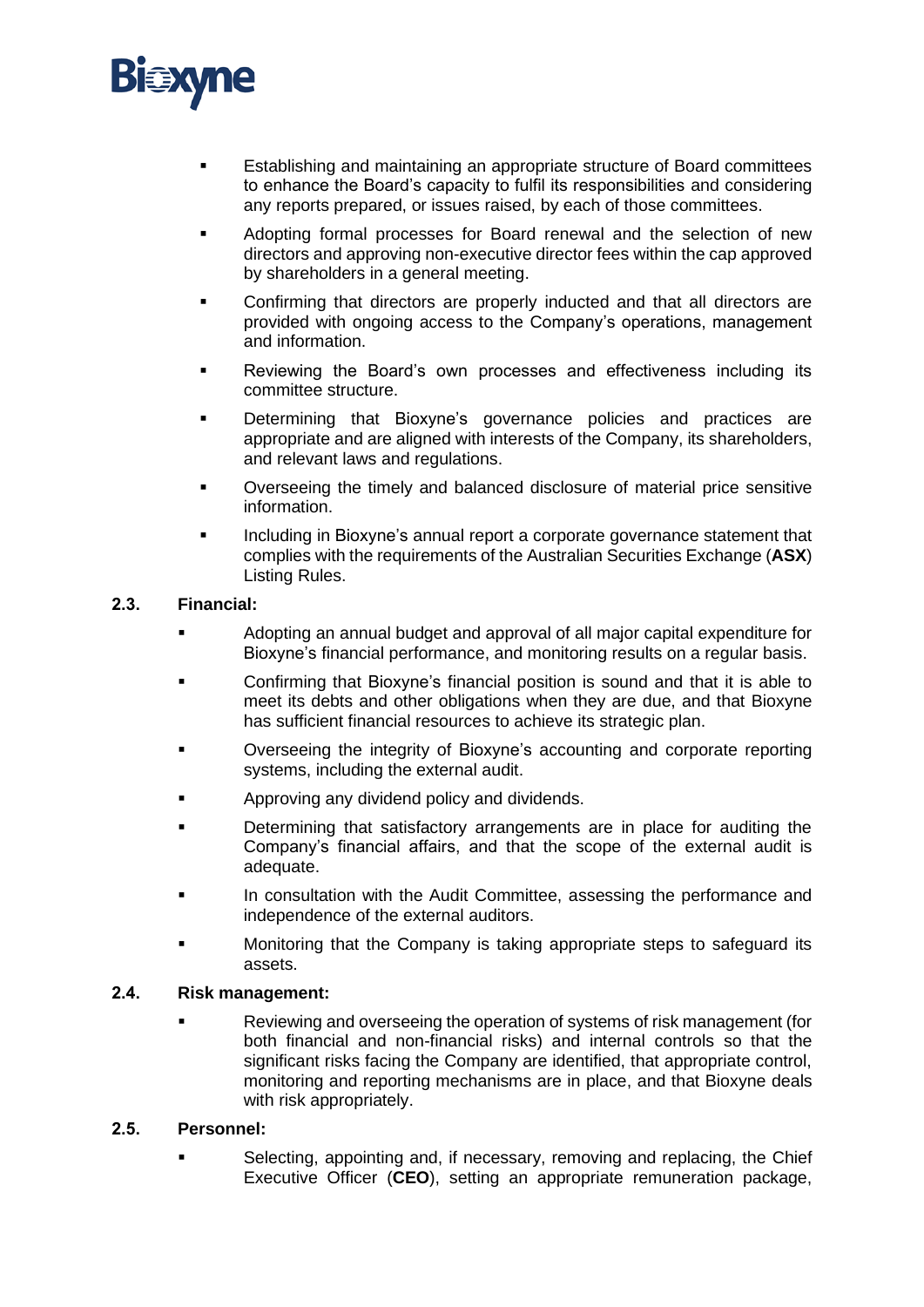

agreeing appropriate performance indicators and evaluating the performance of the CEO.

- **■** Appointing the Board's chairperson.
- **EXEC** Approving the appointment and, if necessary, replacement of senior executives such as the CEO, Chief Financial Officer (**CFO**), and other members of Bioxyne's senior executive management team, as well as the company secretary.
- Overseeing appropriate succession plans for the CEO and other key senior executives.
- Approving policies, practices and measurable objectives for achieving diversity.

#### **2.6. Remuneration:**

- Approving the remuneration policy, aligned with the Company's purpose, values, strategic objectives and risk appetite.
- Approving the remuneration framework (including employee incentive plans) for executives.
- **EXECUTE:** Approving the remuneration for non-executive directors.
- Overseeing equity incentive programs, including employee share option plans.

#### **2.7. Operational:**

- Approving an annual operating plan and monitoring results against that plan.
- Determining that Bioxyne has in place accurate and reliable reporting systems, internal controls (both operational and financial) and compliance activities, and monitoring performance.
- Confirming that systems are in place to identify, manage, and mitigate significant risks.

### **3. Board composition and structure**

#### **3.1. Determining board size and composition:**

The Board, with guidance from the Nominations and Remuneration Committee, will determine the size and composition of the Board, subject to:

- the terms of the Constitution; and
- applicable law.

and taking into account the appropriate mix of skills, knowledge, experience, diversity and independence on the Board.

#### **3.2. Independent directors:**

To the extent practicable at the time, the Board will consist of a majority of independent non-executive directors. The Board will consider and conclude on the independence of its non-executive directors at least once per year, having regard to relevant factors set out in Section 5 of this Charter.

#### **3.3. CEO / Managing director:**

The CEO/Managing Director has the following responsibilities: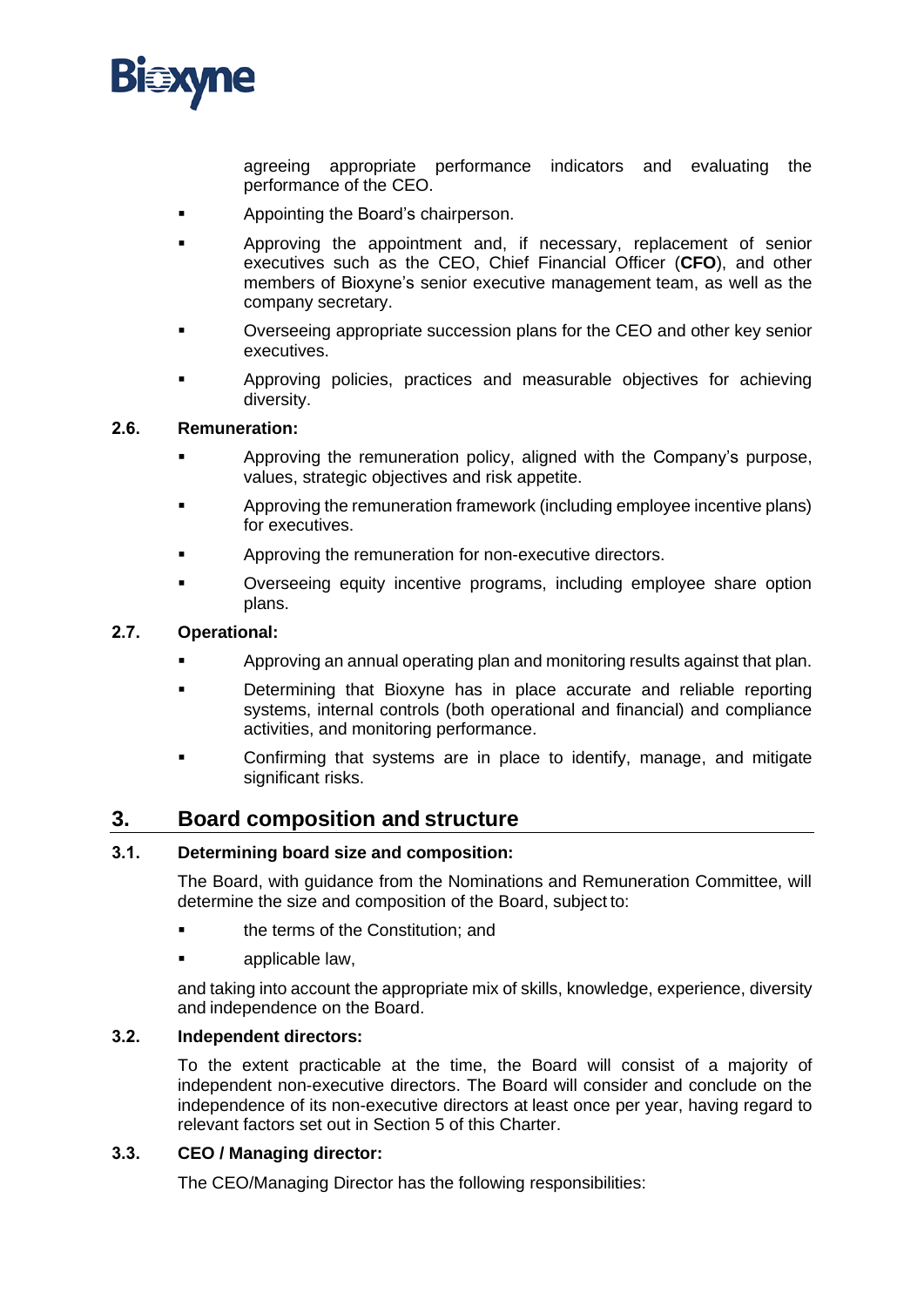

- recommend to the Board for review and approval the Company strategy;
- implementing the Company's strategic objectives;
- instilling and reinforcing the Company's values;
- recommend to the Board for review and approval a two year plan and annual budget for the first year of the plan including the setting of key objectives and deliverables consistent with the agreed strategy;
- recruit and develop appropriately skilled senior management to execute the plans of the Company;
- **The manage the Company in accordance with the directions and delegations of** the Board;
- **•** report to the Board in a timely fashion all matters concerning the operations of the Company and the Company's employees;
- coordinate the roles and responsibilities of the management and employees of the Company to achieve the goals set by the Board;
- carry out the day-to-day management of the Company in accordance with apprtoved internal controls and quality management system (where applicable);
- in consultation with the Company's management and employees, establish and implement management policies and procedures to:
	- o achieve the financial and operational goals set by the Board;
	- o build and maintain employee satisfaction and wellbeing;
	- o build and maintain a staff identity and loyalty to the Company; and
	- o ensure a safe workplace for all employees.

#### **3.4. Chair:**

The chairperson of the Board (the **Chair**) is appointed by the Board in accordance with the Constitution. The role of the Chair is to:

- organise and efficiently conduct the business of the Board at Board meetings;
- inform all directors adequately about Board matters in a timely fashion to facilitate rigorous, effective and accurate decision making in all business of the Board;
- Set the agenda for meetings of the Board, guiding the meetings to facilitate open discussion and manage the conduct of and frequency and length of those meetings;
- **■** liaise with the company secretary concerning matters of corporate governance and convey information to the Board;
- encourage engagement and compliance by Board members with their duties as directors;
- chair meetings of shareholders, including Bioxyne's Annual Meeting.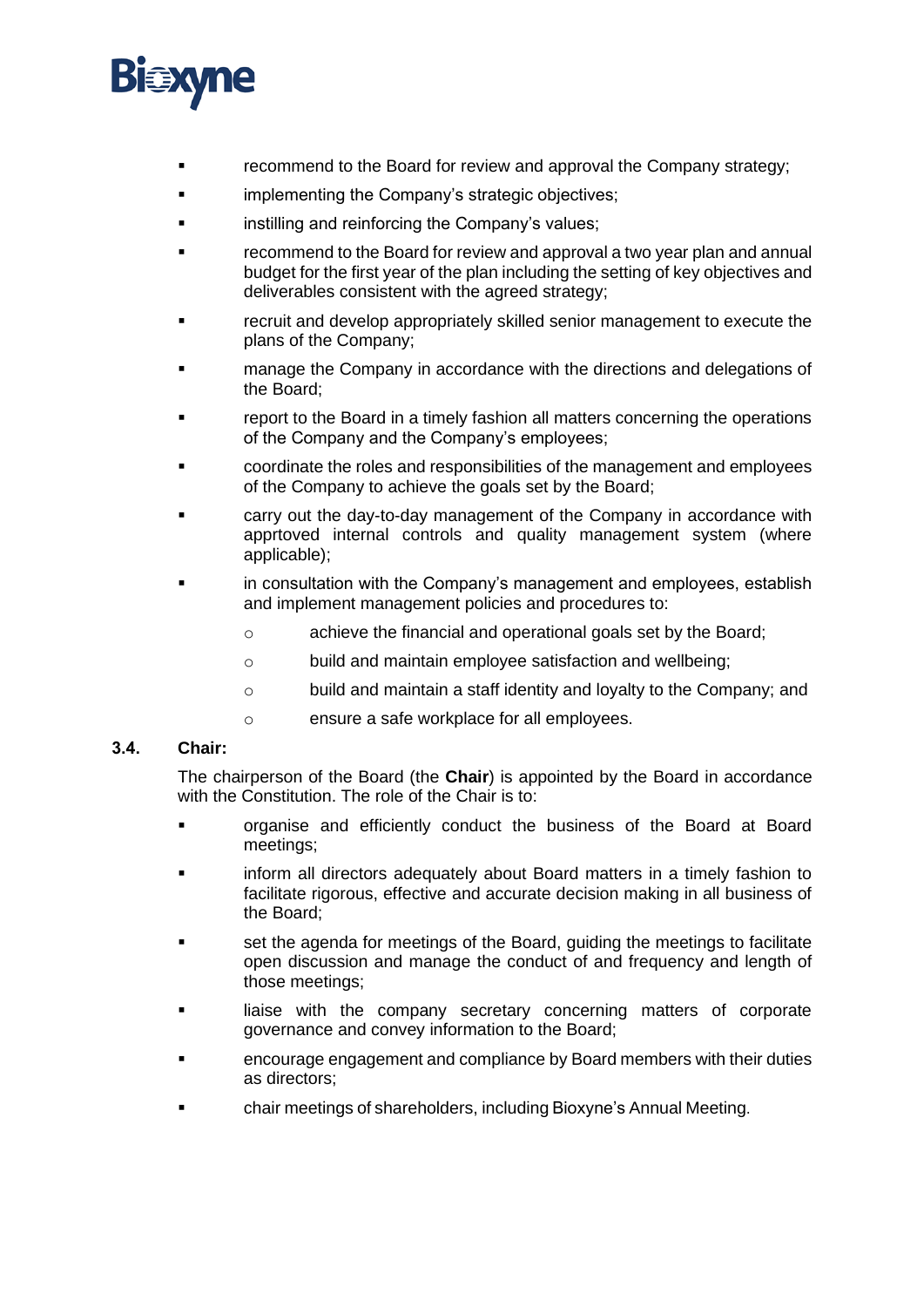

#### **3.5. Company secretary:**

Bioxyne's company secretary is responsible for all matters to do with the proper functioning of the Board and is accountable directly to the Board, through the Chair. The company secretary has the following responsibilities:

- the adoption and implementation of corporate governance practices;
- coordinating the Board and its committees;
- **The monitoring of the policies and procedures of the Board;**
- **■** advising the Board, through the Chair, of the corporate governance policies of the Company;
- making themself accessible to each director;
- the accurate reporting of the business of the Board, including the timely dispatch of Board agendas and briefing papers and the accurate recording and timely dispatch of the minutes of the Board;
- monitoring compliance with the ASX Listing Rules, and the *Corporations Act 2001* (Cth) where applicable to the Board and the Company;
- circulating market announcements to the Board immediately prior to, or shortly after release to the ASX (as applicable);
- determining, in conjunction with the Chair, whether information conveyed to the company secretary should be disclosed to the ASX; and
- liaising with the ASX in respect of Company announcements.

### **4. Process of appointment and re-election of directors**

#### **4.1. Appointment:**

Directors are appointed in accordance with the Constitution.

#### **4.2. Director candidates:**

When a Board vacancy arises, the Board is responsible for identifying new director candidates with appropriate skills, experience and expertise. Candidates with the skills, experience and expertise that best complement the Board's effectiveness will be considered by the Board.

#### **4.3. Process for director appointment:**

- When the Board considers that a suitable candidate has been identified, that person may be appointed by the Board to fill a casual vacancy in accordance with the Constitution, subject to reference and probity checks, but automatically retires at the next annual general meeting of the Company and is eligible for re-election at that general meeting.
- Non-executive directors will be engaged by a letter of appointment setting out the terms and conditions of their appointment in writing.
- Directors will be expected to participate in any induction or orientation programs on appointment, and any continuing education or training arranged for them at Bioxyne's expense.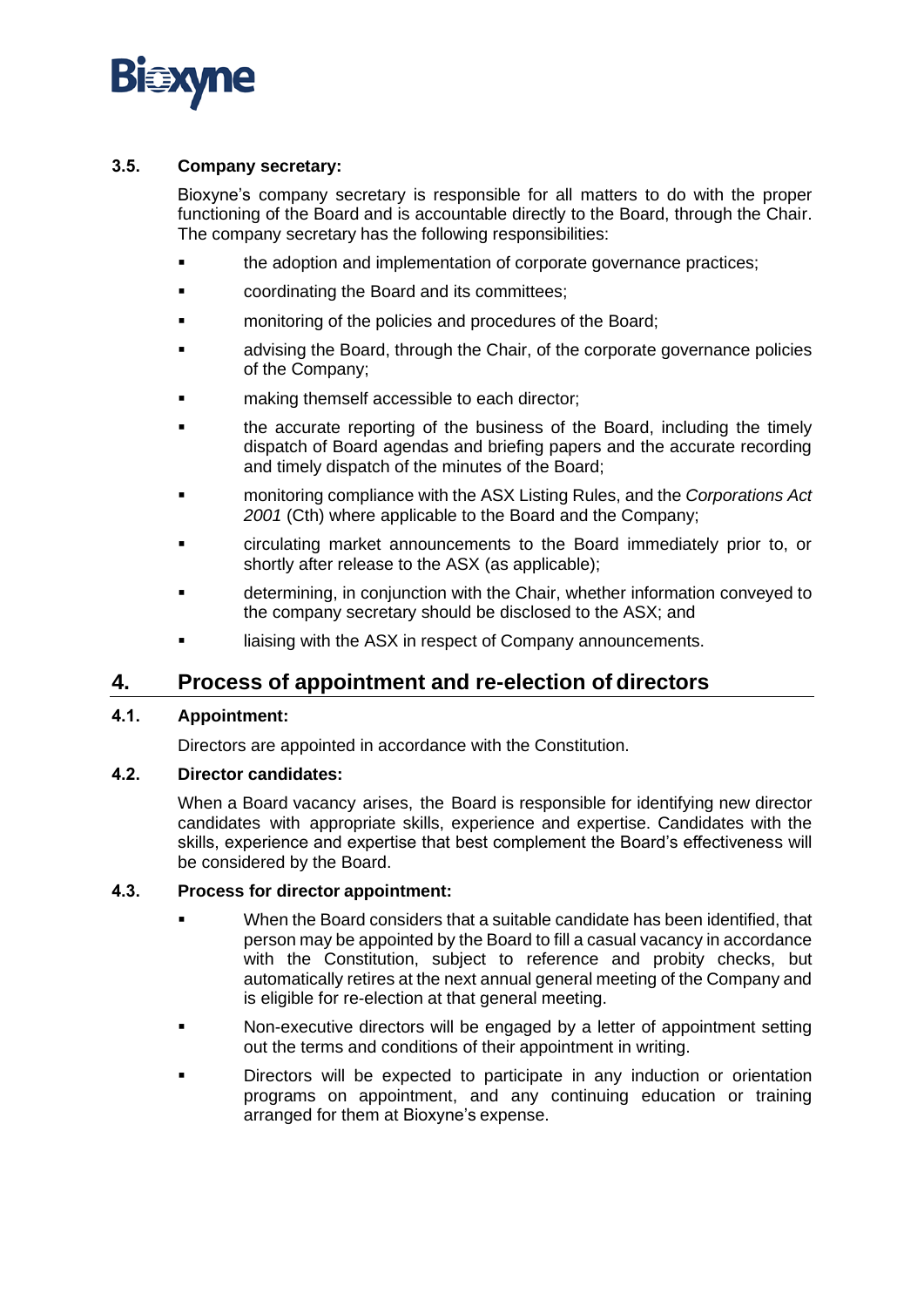

#### **4.4. Requirement to retire and process for re-election:**

Bioxyne's directors must periodically retire from office in accordance with the Constitution and the ASX Listing Rules. Retiring directors may be eligible for reelection. Before each Annual Meeting of Bioxyne, the Chair will assess the performance of any director standing for re-election and the Board will determine their recommendation to shareholders on the re-election of that director (in the absence of the director involved). The Board (excluding the Chair), will conduct the review of the Chair.

### **5. Independence of directors**

When determining the independent status of a director, the Board will consider whether the director:

- is a substantial shareholder of Bioxyne (that is, holds 5% or more of the issued voting shares of Bioxyne) or an officer of, or otherwise associated directly with, a substantial shareholder of Bioxyne;
- is employed, or has previously been employed, in an executive capacity by Bioxyne or another member of the Bioxyne group of companies (if any), and if there has been a period of at least three years between ceasing such employment and serving on the Board;
- has within the last three years been a partner, director or senior employee of a material professional adviser or a material consultant to Bioxyne or another member of the Bioxyne group of companies (if any), or an employee materially associated with the service provided;
- is a material supplier or customer of Bioxyne or another member of the Bioxyne group of companies (if any), or an officer of or otherwise associated directly or indirectly with a material supplier or customer;
- has a material contractual relationship with Bioxyne or another member of the Bioxyne group of companies (if any) other than as a director of Bioxyne;
- has any close family ties with any person who falls within any of the categories described above; or
- has been a director of Bioxyne for such a period that his or her independence may have been compromised.

If a director ceases to be independent, the director must advise the Chair immediately and if the Board finds that a director is no longer independent, the Board must immediately announce this to the market.

### **6. Rights and responsibilities of directors**

#### **6.1. Responsibilities**

Directors are expected to act in accordance with legal requirements and discharge all their duties as directors. Directors must:

- discharge their duties in good faith, in the best interests of Bioxyne, and for a proper purpose;
- act with care and diligence, demonstrate commercial reasonableness in their decision making and act with the level of skill and care expected of a director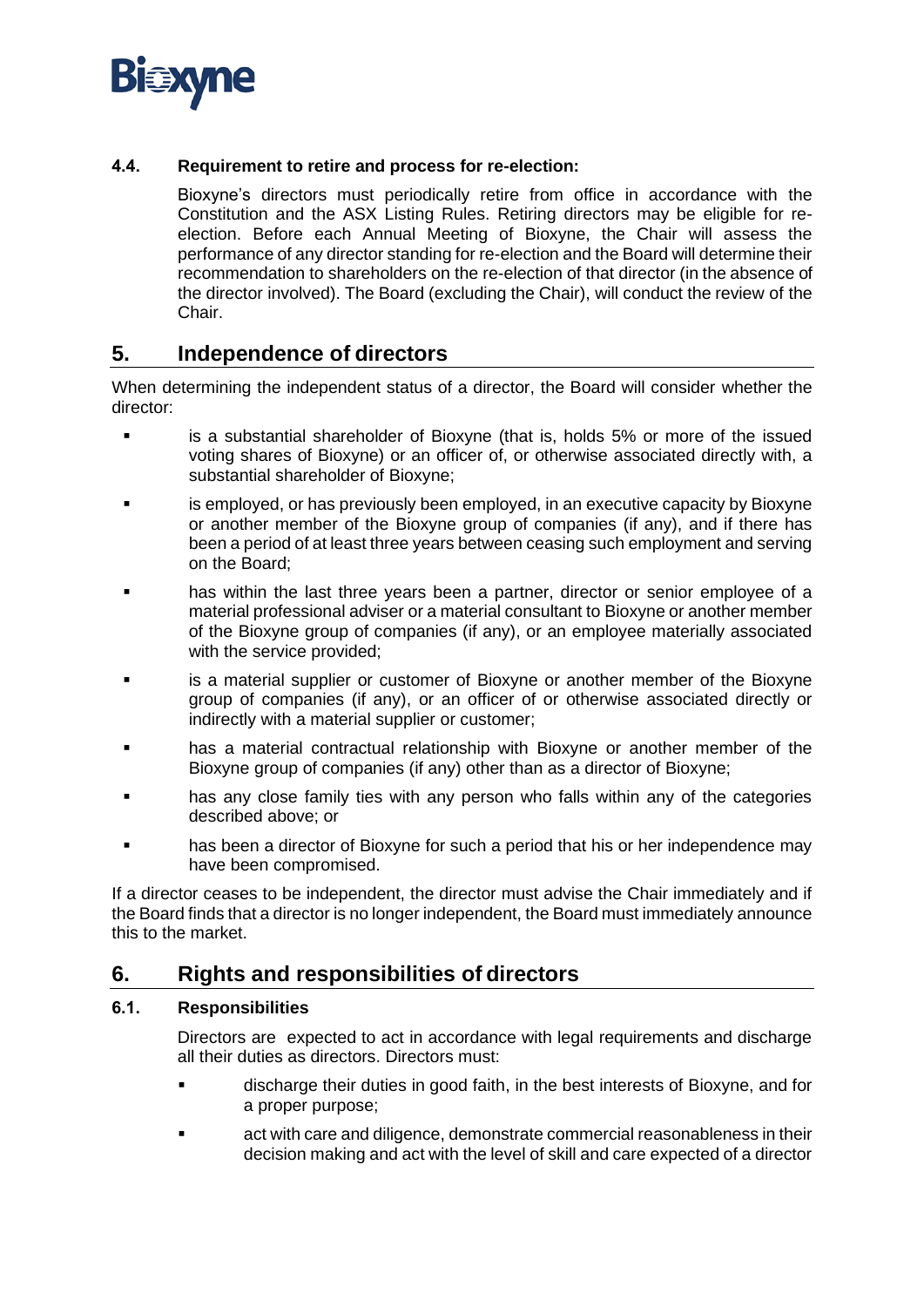

of a major company, including applying an independent and enquiring mind to their responsibilities;

- avoid conflicts of interest except in those circumstances permitted by the applicable law;
- not make improper use of information gained through their position as a director;
- not take improper advantage of their position as a director;
- notify other directors of a material personal interest when a conflict arises;
- in the case of non-executive directors, disclose to the Board all information that may be relevant for the Board to assess the director's independence;
- **■** make reasonable enquiries if relying on information or advice provided by others;
- undertake any necessary enquiries in respect of delegates;
- give Bioxyne or the ASX all information required by the applicable law; and
- not permit Bioxyne to engage in insolvent trading.

#### **6.2. Access to board papers and information:**

Under the terms of each director's letter of appointment and / or Deed of Indemnity, directors are provided with the right to access board papers of Bioxyne relating to the period of that director's term in office (including minutes, letters, submissions, memoranda, board committee and sub-committee papers and documents referred to in any of those documents) during the period of their appointment and for a seven year period after that director ceases to hold office as a director of Bioxyne.

Under the terms of the letter of appointment, during the period of their appointment directors will also be given access to all appropriate financial and operating information necessary for the performance of their duties, as well as reasonable access to any other information or employees as required for the performance of their duties as director, subject to the provisions of applicable laws.

#### **6.3. Indemnity and Insurance:**

All of Bioxyne's directors are entitled to the benefit of certain indemnities provided under the terms of the Constitution, as well as under a Deed of Indemnity entered into between each director and Bioxyne. Under the Deed of Indemnity, the Company must maintain in respect of each director a directors' and officers' insurance policy which insures each director up to an agreed limit against liability as a director and officer of Bioxyne and its related bodies corporate during the period of office of that director and for a period of seven years after the director ceases to hold office as a director of Bioxyne.

# **7. Conduct and Process of Board Meetings**

- All Board meetings will be conducted in accordance with the Constitution and as permitted by law.
- Directors are committed to collective decision making but have a duty to question and raise any issues of concern to them. Matters are to be debated openly and constructively amongst the directors. Individual directors must utilise their particular skills, experience and knowledge when discussing matters at Board meetings.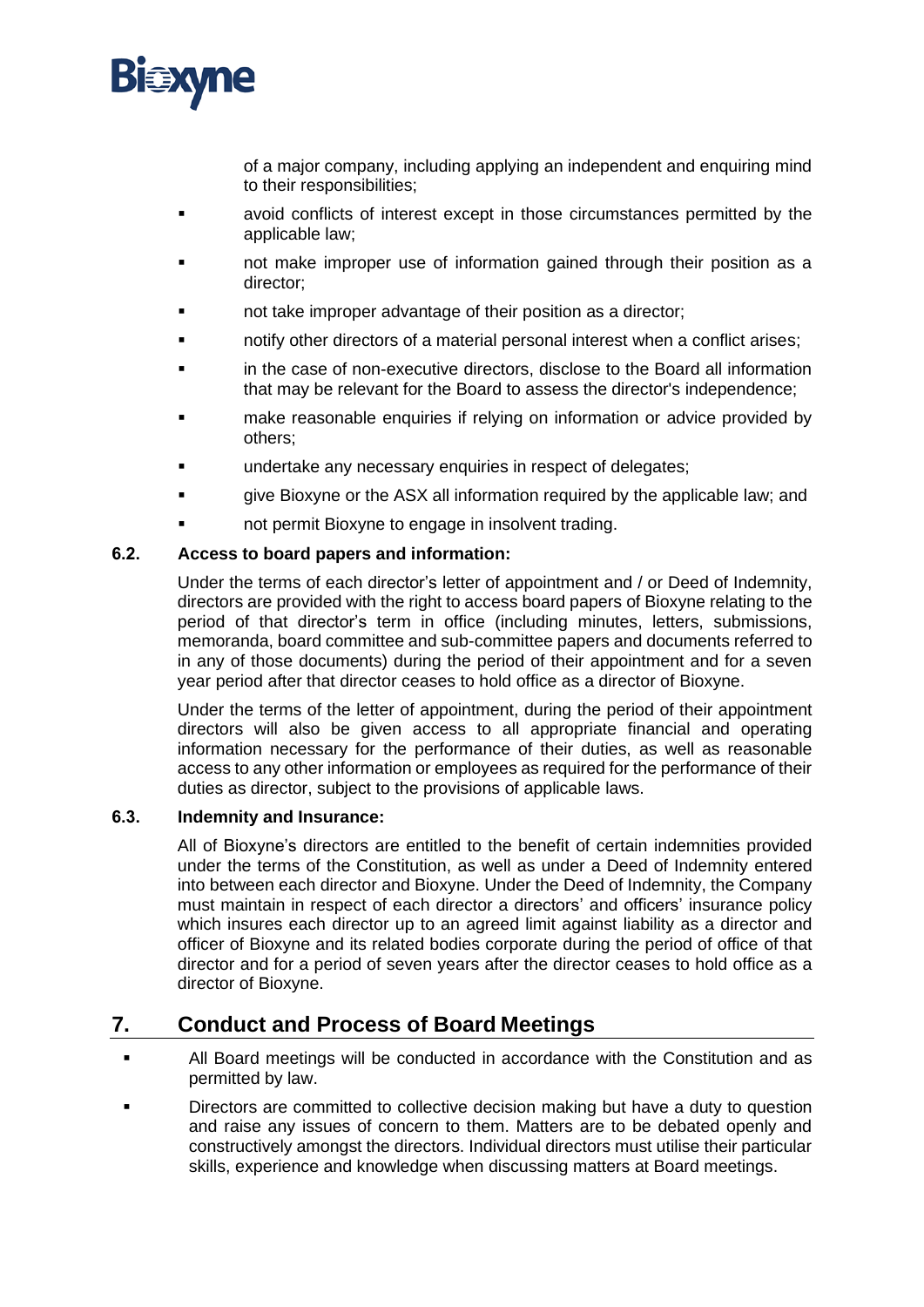

- Directors must keep Board discussions and resolutions confidential, except where they are required to be disclosed.
- A meeting of the Board will usually be convened by the Chair, although under the Constitution a meeting may be called by any director.
- All directors are expected to diligently prepare for, attend and participate in all Board meetings.
- At a minimum, a quorum of directors under the Constitution is two directors. Meetings of the Board may be held or participated in by conference call or other electronic communications as permitted by the Constitution. Resolutions of the Board may be passed by circular resolution or otherwise in writing in accordance with the Constitution.
- The Board should assess the information that it receives, and Board papers will be circulated no later than five business days prior to each Board meeting.
- Non-executive directors will periodically meet without executive directors or management present.
- **•** The Board may request or invite management or external consultants to attend Board meetings, where necessary or desirable.

## **8. Confidential information and external communication**

The Board has established the following principles to apply in respect of information about and held by Bioxyne:

- **Confidentiality:** All directors are required to keep confidential all information provided to them in their capacity as a director and must not disclose or improperly use such information except as required or permitted by law;
- **Chair as spokesperson:** Generally, the Chair will speak for Bioxyne, unless the Board has agreed other spokespersons in accordance with Bioxyne's Continuous Disclosure Policy or Shareholder Communications Policy. Individual members of the Board are expected not to communicate on behalf of the Board or Bioxyne without prior consultation with the Chair; and
- **Continuous disclosure:** All disclosures of materially price-sensitive information to any person must be approved and made in accordance with Bioxyne's Continuous Disclosure Policy, the ASX Listing Rules and any other applicable law.

# **9. Conflicts of interest**

If a director considers that they might be in a position where there is a reasonable possibility of conflict between:

- their personal or business interests,
- the interests of any associated person, or
- **■** their duties to any other company,

and the interests of Bioxyne or their duties to Bioxyne or another member (if any) of the Bioxyne group of companies, the Board requires that the director fully and frankly informs the Board about the circumstances giving rise to the conflict; and, unless the Board otherwise determines, abstains from voting on any motion relating to the matter and absents themselves from all Board deliberations relating to the matter, including review of board papers bearing on the matter.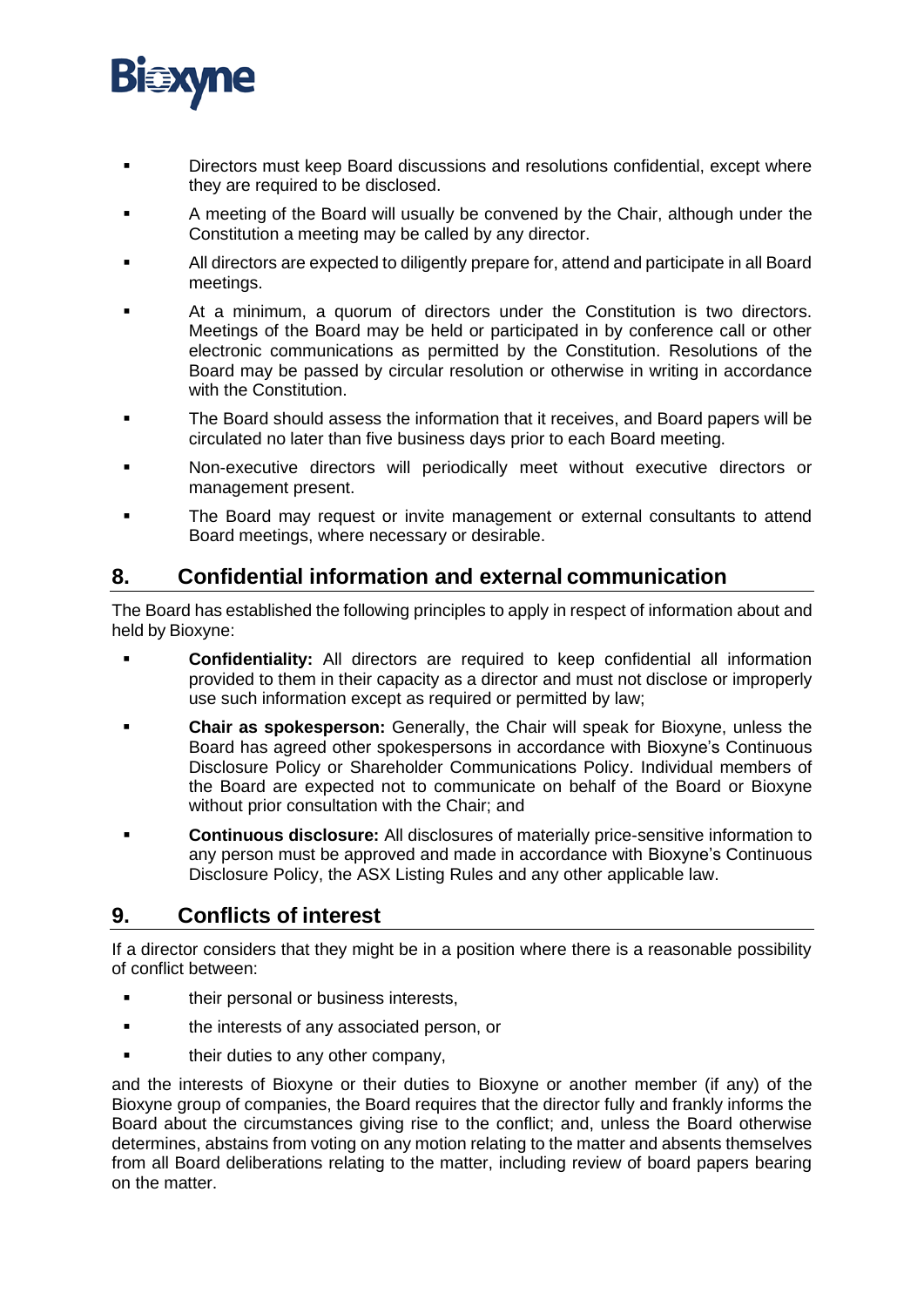

If a director believes that they may have a conflict of interest or duty in relation to a particular matter, the director should immediately consult with the Chair (or, in the case of the Chair, the Chair should immediately consult with the other non-executive directors).

# **10. Independent professional advice sought by directors**

A director of Bioxyne is entitled to seek independent professional advice (including, but not limited to, legal, accounting and financial advice) at Bioxyne's expense on any matter connected with the discharge of their responsibilities, in accordance with their letter of appointment and subject to the procedures and conditions set out below:

- a director must seek the prior approval of the Chair, or if the Chair is the relevant director, with the approval of the chair of the Audit and Risk Management Committee (**Approver**);
- in seeking the prior approval of the Approver, the director must provide the Approver with details of:
	- o the nature of the independent professional advice;
	- o the likely cost of seeking the independent professional advice;
	- o details of the independent adviser they propose to instruct;
- the Approver may set a reasonable limit on the amount that Bioxyne will contribute towards the cost of obtaining such advice;
- all documentation containing or seeking independent professional advice must clearly state that the advice is sought both in relation to Bioxyne and the director in their personal capacity. However, the right to advice does not extend to advice concerning matters of a personal or private nature, including for example, matters relating to the director's contract of employment with Bioxyne (in the case of an executive director) or any dispute between the director and Bioxyne except to the extent that the dispute relates to the director's discharge of their duties; and
- unless the Approver otherwise determines, any advice received by an individual director will be circulated to the remainder of the Board.

### <span id="page-8-0"></span>**11. Board Committees**

The Board may from time to time establish committees to assist in carrying out its responsibilities and adopt charters setting out matters relevant to the composition, responsibilities and administration of such committees.

The Board will, as a minimum, maintain the following committees:

Audit and Risk Management Committee.

Remuneration and Nominations will be dealt with by the Board as a whole.

The committees established by the Board will support the Board's decision-making with reports, advice and recommendations on the matters for which they are responsible and by taking direct responsibility for their review and evaluation.

The Board may also delegate specific functions to *ad hoc* committees from time to time. The powers delegated to these committees will be described in Board resolutions.